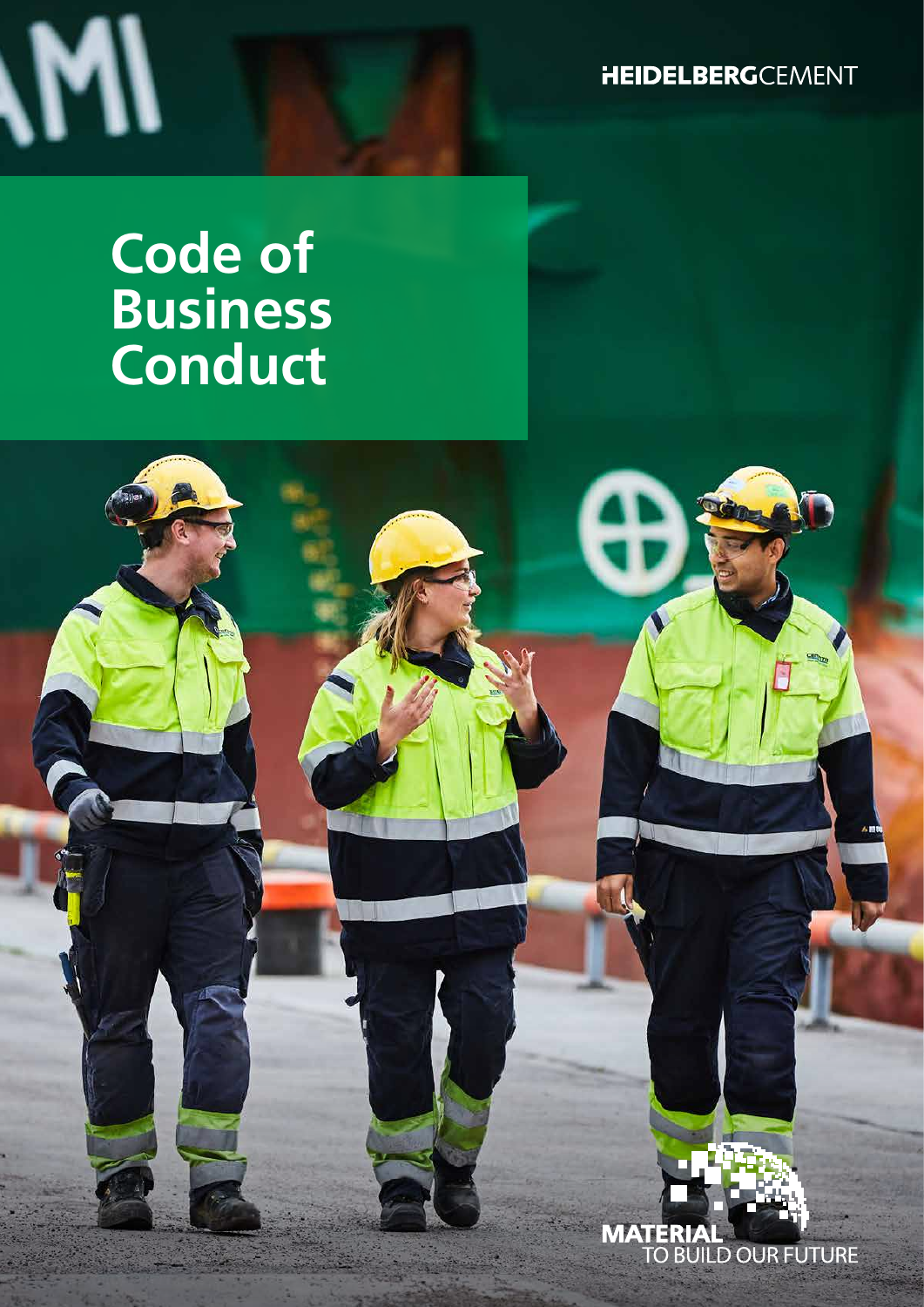2

# **FREEDOM TRUST COLLABORATION**

**HEIDELBERG**CEMENT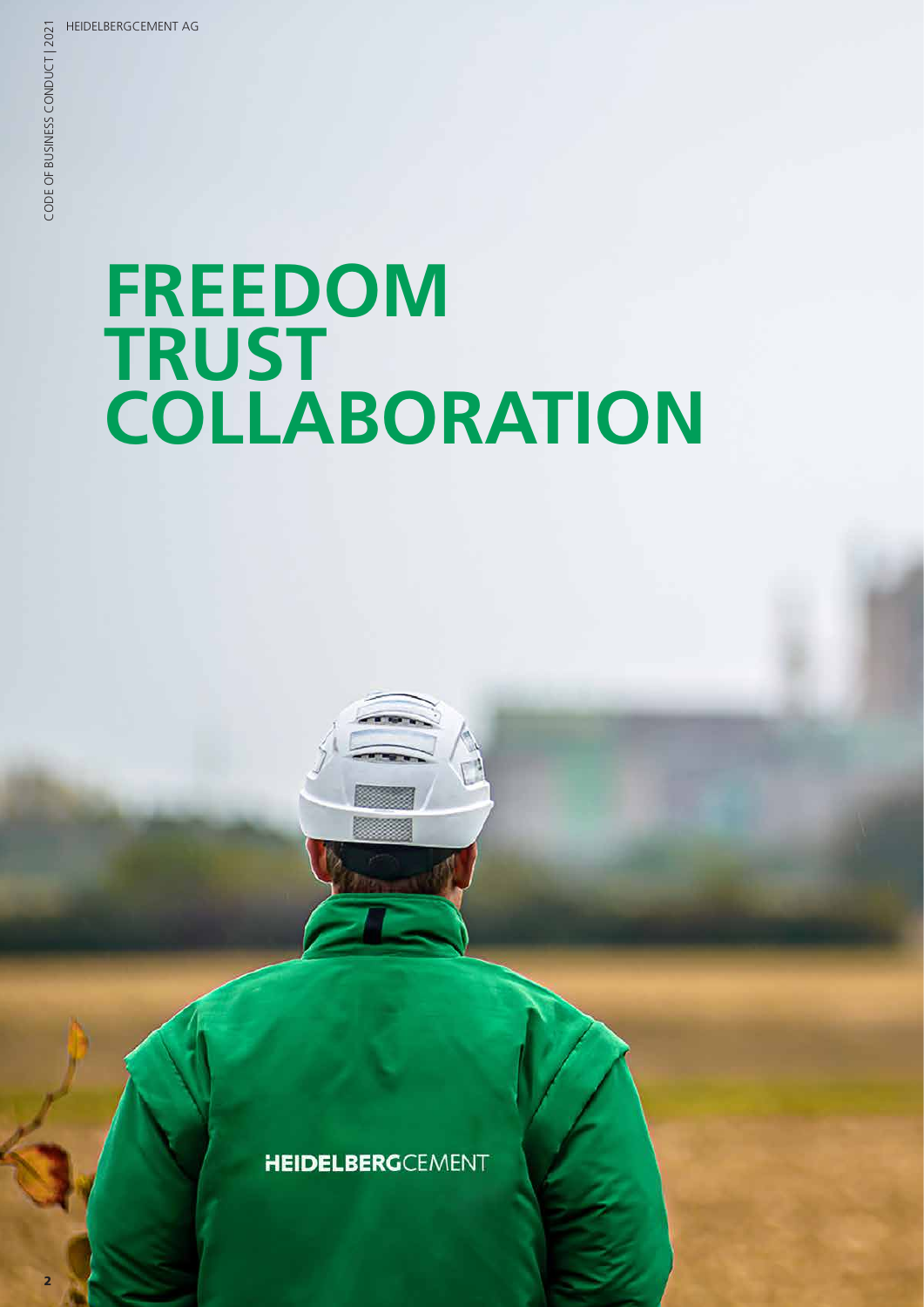## **Code of Business Conduct**

Dear colleagues,

HeidelbergCement provides materials to construct buildings which give people shelter, offer them space to work and live, which serve education and health care and enable people to travel and meet each other. Where people come and stay together, we need rules that organise society and ensure a peaceful cooperation. These rules



come as laws, regulations, policies, guidelines, processes or principles. They are the basis of freedom, trust and collaboration and are like the concrete that forms the foundation of the highest skyscrapers.

This Code of Business Conduct is the foundation of HeidelbergCement. In effect, it is HeidelbergCement's constitutional code. These are the rules we give ourselves and this means that everybody within the HeidelbergCement family is committed to them – the CEO, top management, middle management and each and every employee. My management board colleagues and I lead by example by practicing compliant behaviour and we expect all management to act as role models for their staff.

We want to follow these rules because we are convinced that they are the right rules and not only because we are obliged to comply with these rules as a matter of law. Behaving in a legally and ethically compliant manner must be normal and natural to us all and become part of our HeidelbergCement DNA. Additionally, if we don't have existing written rules for a particular behaviour, we follow our own internal compass or seek advice from our compliance staff and apply ethical standards that are consistent with our Code of Business Conduct.

If we all adhere to the principles of our Code of Business Conduct this will safeguard HeidelbergCement's business success, promote the basis for a fulfilling work environment for us all and lead to greater satisfaction of all stakeholders in our Group.

Yours,

Dr. Dominik von Achten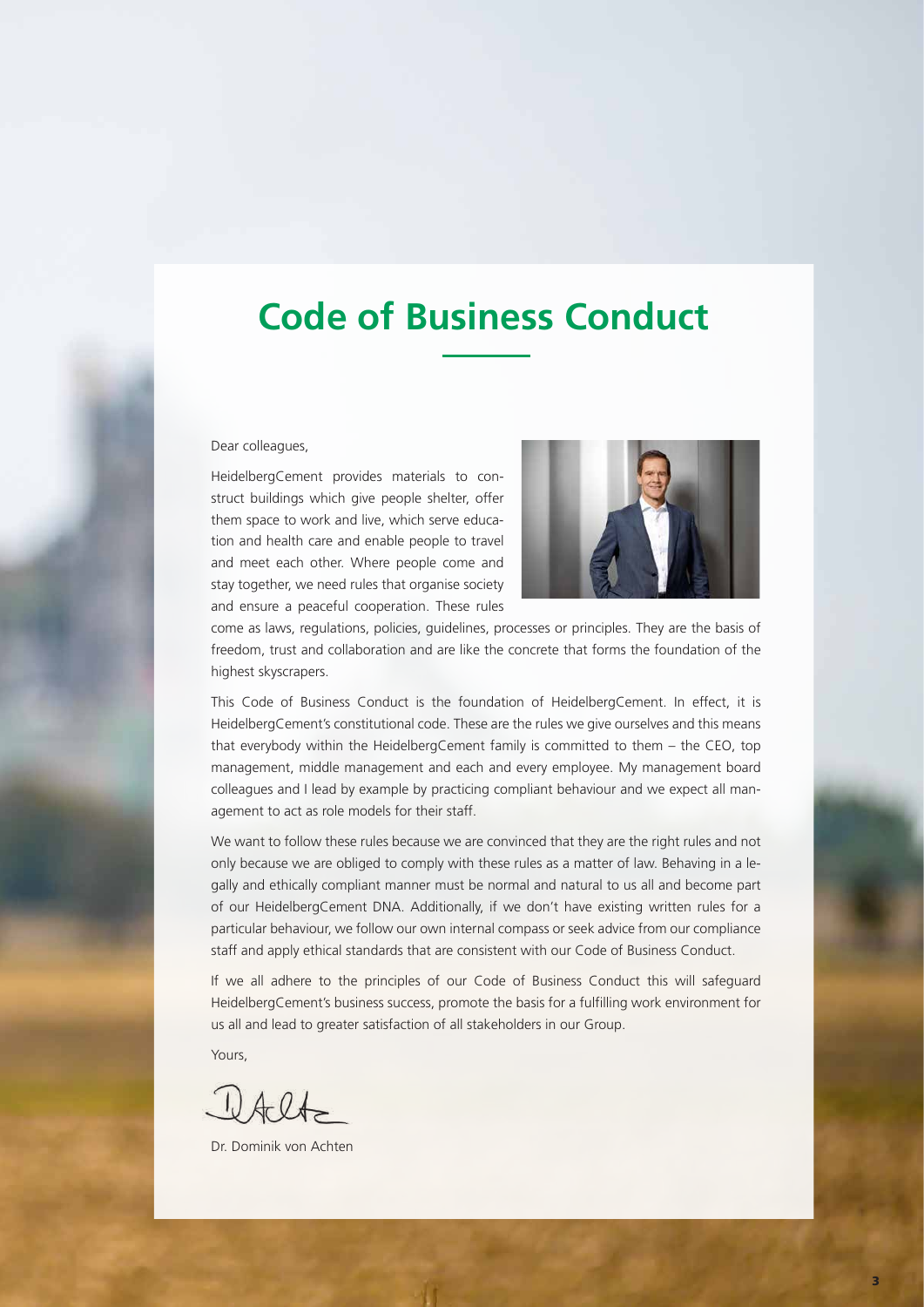**CIME** 

 $u_{\overline{\text{I}\text{H}}_1}$ 

SUVEN

4

SUNTH

Dag<sub>1</sub>

# **Table of Content**

| 1              | <b>Principles of our Code of Business Conduct</b> | 5  |
|----------------|---------------------------------------------------|----|
| 1.1            | Why we need a Code of Business Conduct            | 5  |
| 1.2            | How this Code of Business Conduct was created     | 5  |
| 1.3            | Our commitment to law and ethics                  | 6  |
| $\overline{2}$ | Our rules for business and society                | 7  |
| 2.1            | Compliance with competition and antitrust law     | 7  |
| 2.2            | Health and safety                                 | 8  |
| 2.3            | Anticorruption                                    | 9  |
| 2.4            | Hospitality and benefits                          | 9  |
| 2.5            | Conflicts of interest                             | 10 |
| 2.6            | Sustainability and environmental protection       | 11 |
| 2.7            | Human and employee rights                         | 12 |
| 2.8            | Employee relations                                | 13 |
| 2.9            | Data protection and information security          | 13 |
| 2.10           | Product security and quality                      | 14 |
| 2.11           | Anti-Money Laundering and Trade Sanctions         | 15 |
| 2.12           | Company property                                  | 16 |
| 2.13           | <b>Business secrets</b>                           | 17 |
| 2.14           | Insider information                               | 18 |
| 2.15           | Accounting, reporting and taxes                   | 18 |
| 3              | Our responsibility                                | 19 |
| 3.1            | We know the rules                                 | 19 |
| 3.2            | We follow the rules                               | 19 |
| 3.3            | We report violations                              | 19 |

090 105

**ANSWID**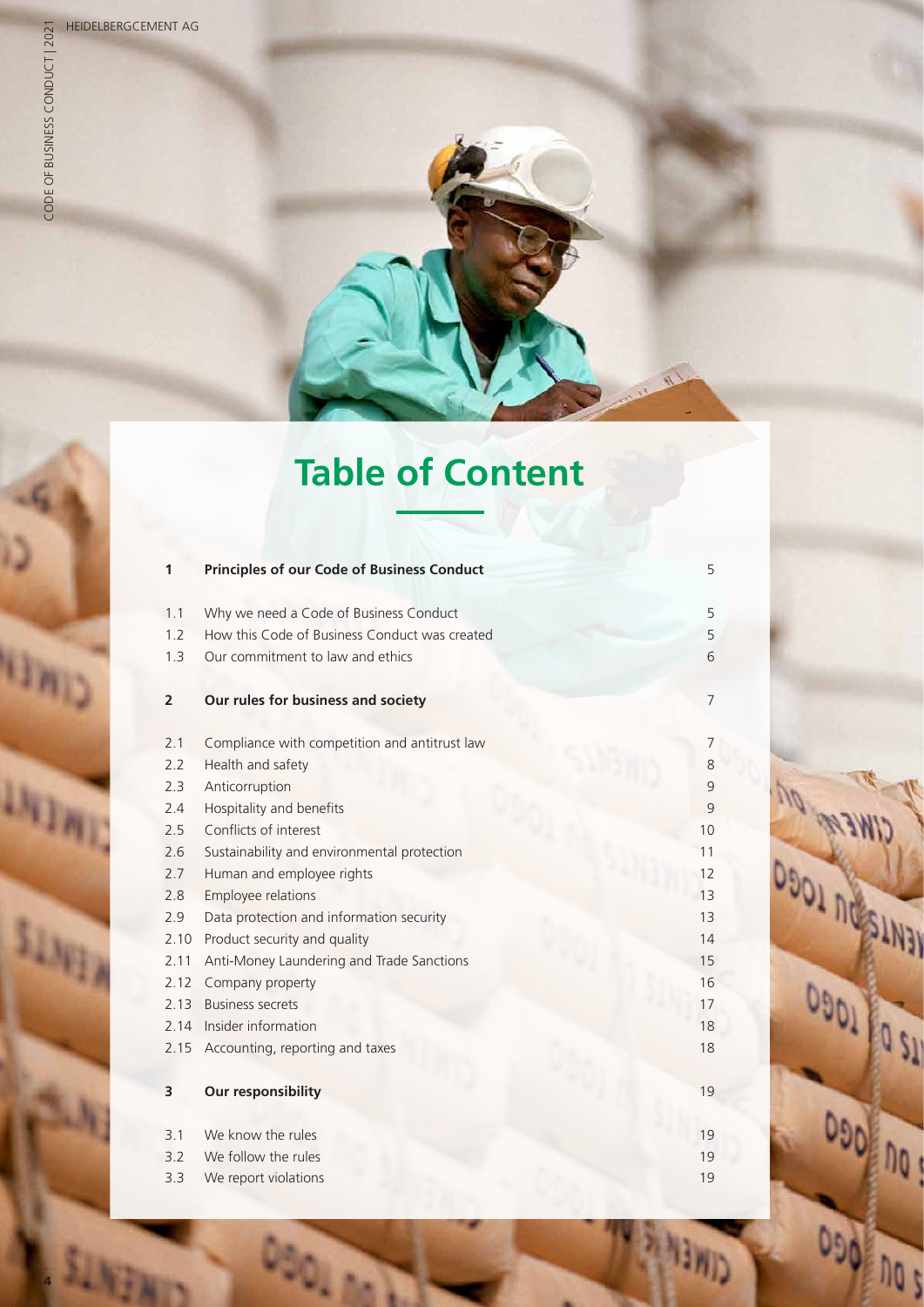# **1. Principles of our Code of Business Conduct**

#### Why we need a Code of Business Conduct

HeidelbergCement's public image is determined by the conduct of each of its employees. We respect the different cultures and legal regulations as well as the people and institutions of all the countries in which we operate, but we have also adopted a set of rules that applies throughout the Group - our Code of Business Conduct. This Code of Business Conduct is the basis for our relationships within the company and with external interest groups.

In this Code of Business Conduct, we set standards that apply equally to all of us - our Managing Board members, directors, managers and employees of HeidelbergCement AG and its subsidiaries worldwide. These rules are not exhaustive – and cannot anticipate all issues that may arise, nevertheless they set out the most important key principles that apply in the performance of our professional activities. In individual cases, these rules may be adapted according to local laws and regulations. In all business situations where this Code of Business Conduct appears to be incomplete or unclear, we must use both sound judgment and common sense and, in case of doubt, consult with our supervisor and compliance colleagues on how to handle the questionable situation. We must not only follow the letter of this Code of Business Conduct in all business matters, but we must also live and internalise its spirit. Irrespective of our position in the company, we will follow the Code of Business Conduct and encourage our colleagues, especially those who report to us, to do likewise.

#### How this Code of Business Conduct was created

The General Managers of our country organisations and our Group Directors have assessed the importance of a variety of legal and ethical issues as well as compliance risks for HeidelbergCement. The most important issues arising from this assessment are addressed in this Code of Business Conduct. The Managing Board of HeidelbergCement AG has adopted the Code of Business Conduct as binding for the Group.

1.2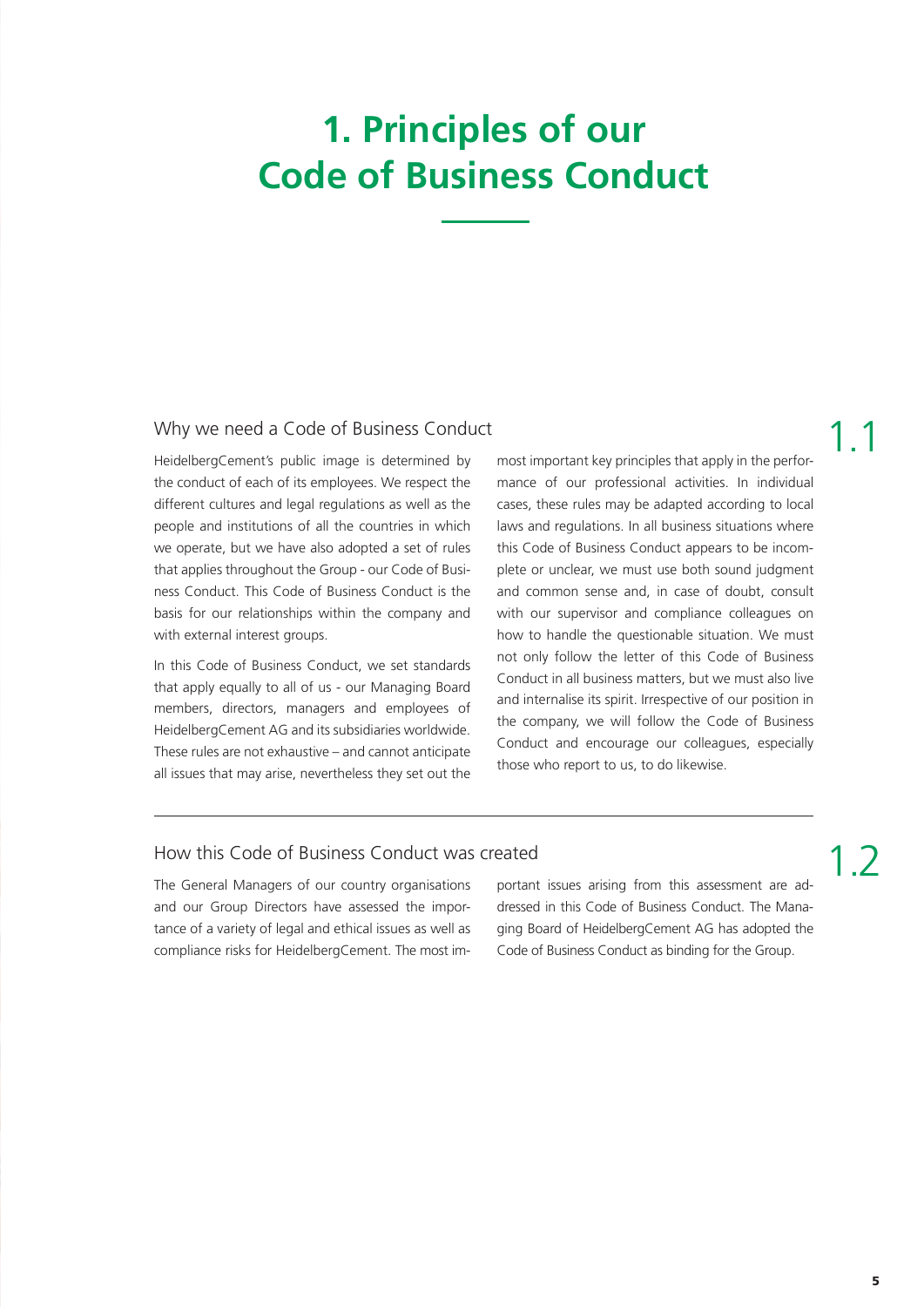$1.3$ 

#### Our commitment to law and ethics

We are committed to conducting our business in all countries where our company is present in accordance with the applicable laws and regulations of the countries in which we operate. In addition to complying with the respective laws and regulations, we will also comply with the applicable corporate guidelines including this Code of Business Conduct, principles of business ethics and international standards including the OECD Guidelines for Multinational Enterprises and UN Guiding Principles on Business and Human Rights. As a member of the UN Global Compact, we have also undertaken to implement the ten principles of human rights, labour, anti-corruption and environment and are committed to contributing to the UN Sustainable Development Goals by taking into account and integrating environmental and social aspects in all business activities. When interacting with customers, suppliers, competitors and other third parties, we do not enter into any obligations or participate in agreements that are anti-competitive, discriminatory or illegal.

Our decisions and actions are guided not only by high legal standards, but also by high ethical standards. We carry out our duties towards customers, suppliers, governmental authorities and business partners with honesty, integrity, professionalism and ethical behaviour.

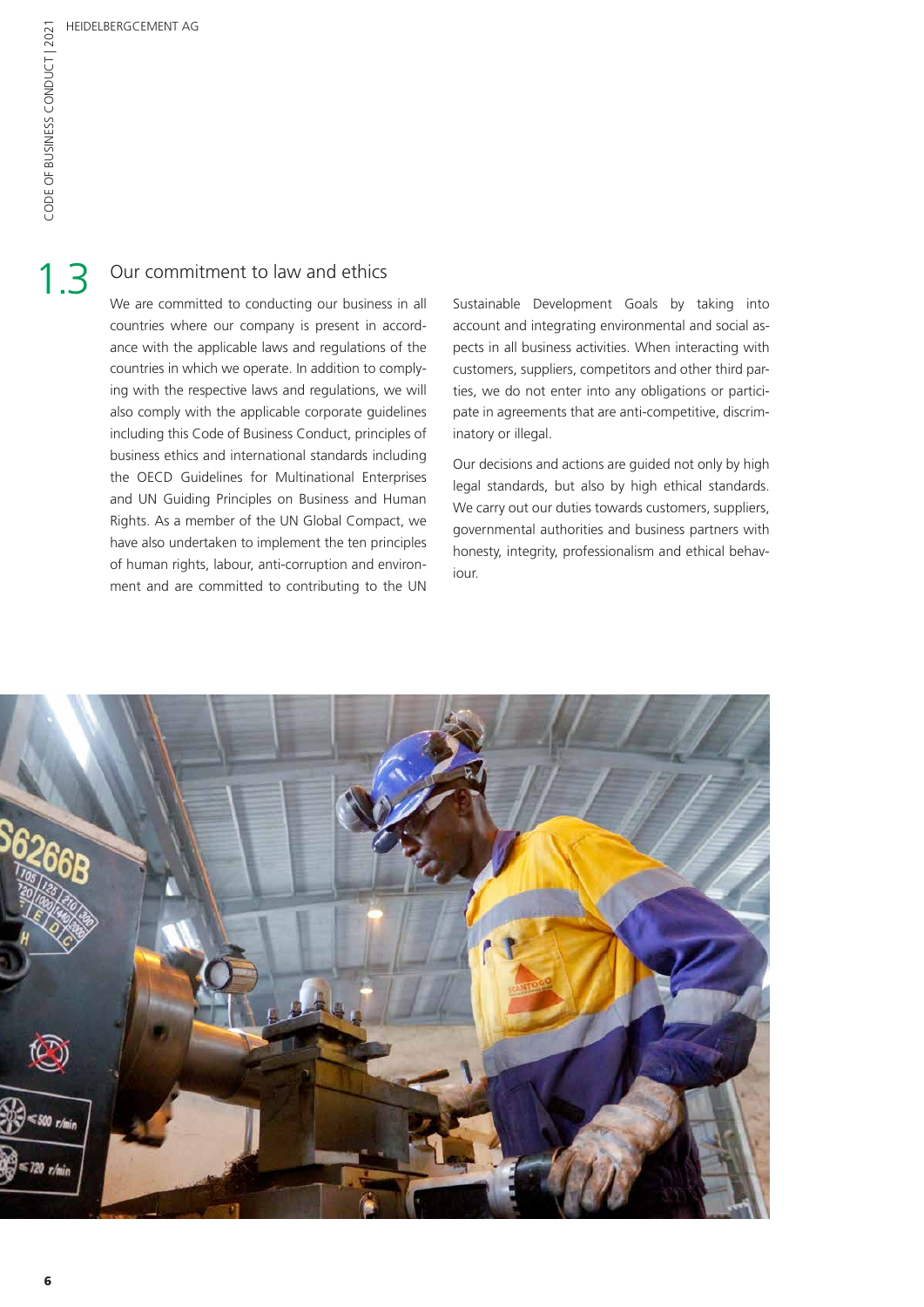# **2. Our rules for business and society**

#### Compliance with competition and antitrust law

We respect the principles and rules of free and fair competition, which exclude anti-competitive behaviour and the abuse of a dominant market position. Therefore, we want to and must comply with the applicable competition and antitrust laws.

In particular, we do not discuss prices, volumes, market shares, market strategies, customers, supply areas and similar critical topics with competitors or at industry association meetings, unless this is necessary on the occasion of and strictly limited to permissible projects and pre-approved by competition law experts.

# 2.1

#### Our expectations

- Do not communicate with competitors about competition-sensitive issues such as prices (including rebates or discounts), quantities, terms and conditions, customers, delivery areas, costs and capacities, etc., except on the occasion of and strictly limited to the purposes of permissible projects and if pre-approved by competition law experts.
- Contact competitors for legitimate purposes only and clarify any concerns regarding the legitimacy of the issues with your supervisors or the compliance team if there is the slightest doubt.
- End a conversation or meeting immediately if a competitor raises critical issues and make it clear that you will not participate in anti-competitive behaviour. Ensure that it is duly recorded that you left the meeting or stopped the conversation.
- Do not abuse a dominant market position through unfair business practices or unjustified discrimination against business partners.

We respect the principles and rules of free and fair competition.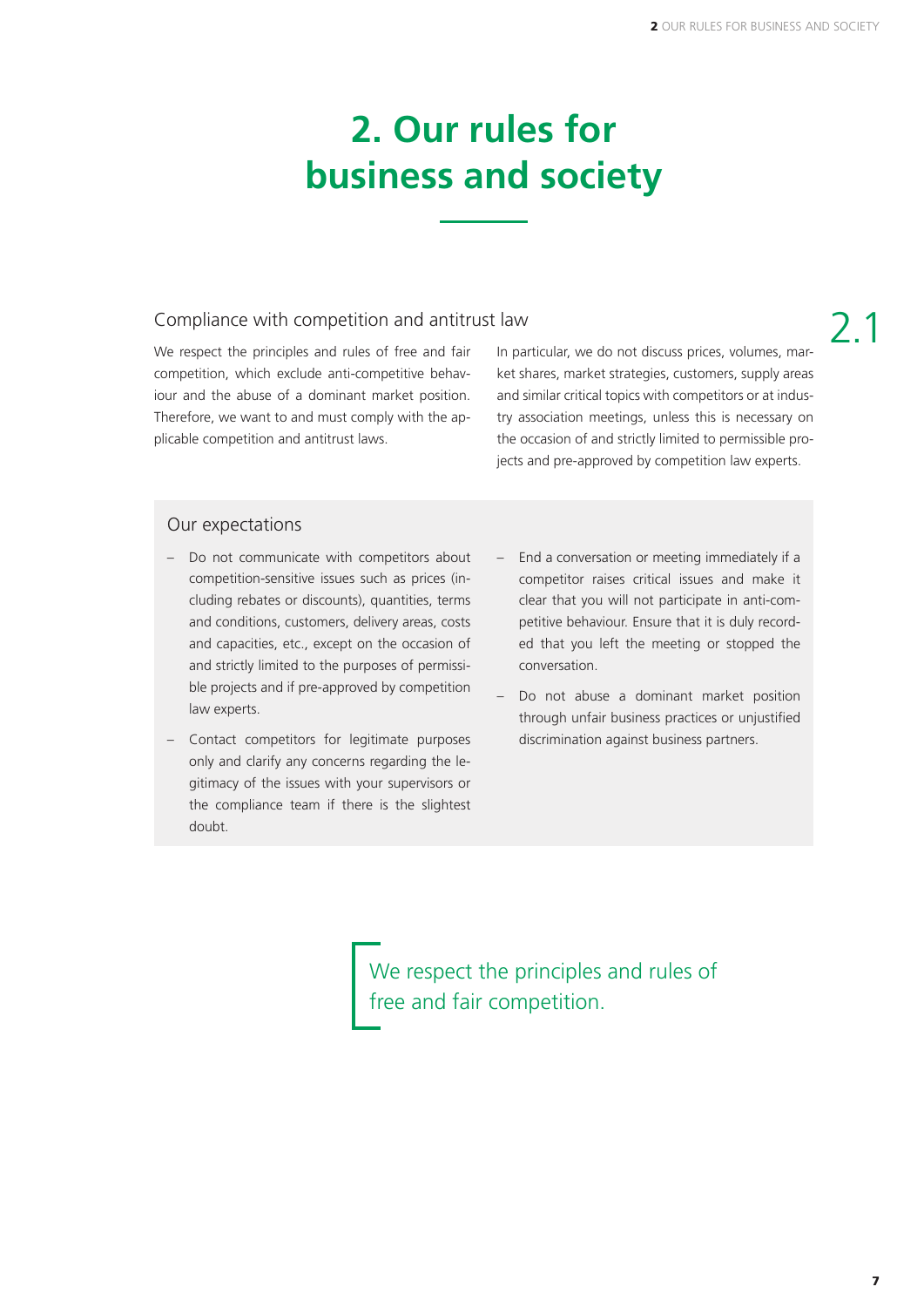## 2.2 Health and safety

Health and safety are an essential and fundamental part of all our business activities and safeguarding a safe and healthy workplace is one of our core values. Our success depends on the physical and mental well-being of all our people. We strive to continuously prevent and minimise risks for our employees, customers, suppliers and other third parties. Risk assessments are performed and evaluated on a recurring basis to be able to address identified risks and take appropriate measures. In addition, inspections are carried out on the workplaces to audit compliance with internal and external requirements. Heidelberg-Cement's management has the ultimate responsibility to safeguard and maintain a safe working environment. However, we are all individually responsible for and obliged to inform ourselves about our health and safety measures, to observe all relevant rules, regulations and work instructions and to wear the personal protective equipment prescribed in each case.

- Always follow all safety regulations and instructions applicable to your task.
- Always wear the personal protective equipment prescribed for the respective task.
- Do not hesitate to intervene and stop work in unsafe situations.
- Remember that safety at work takes precedence over speed.

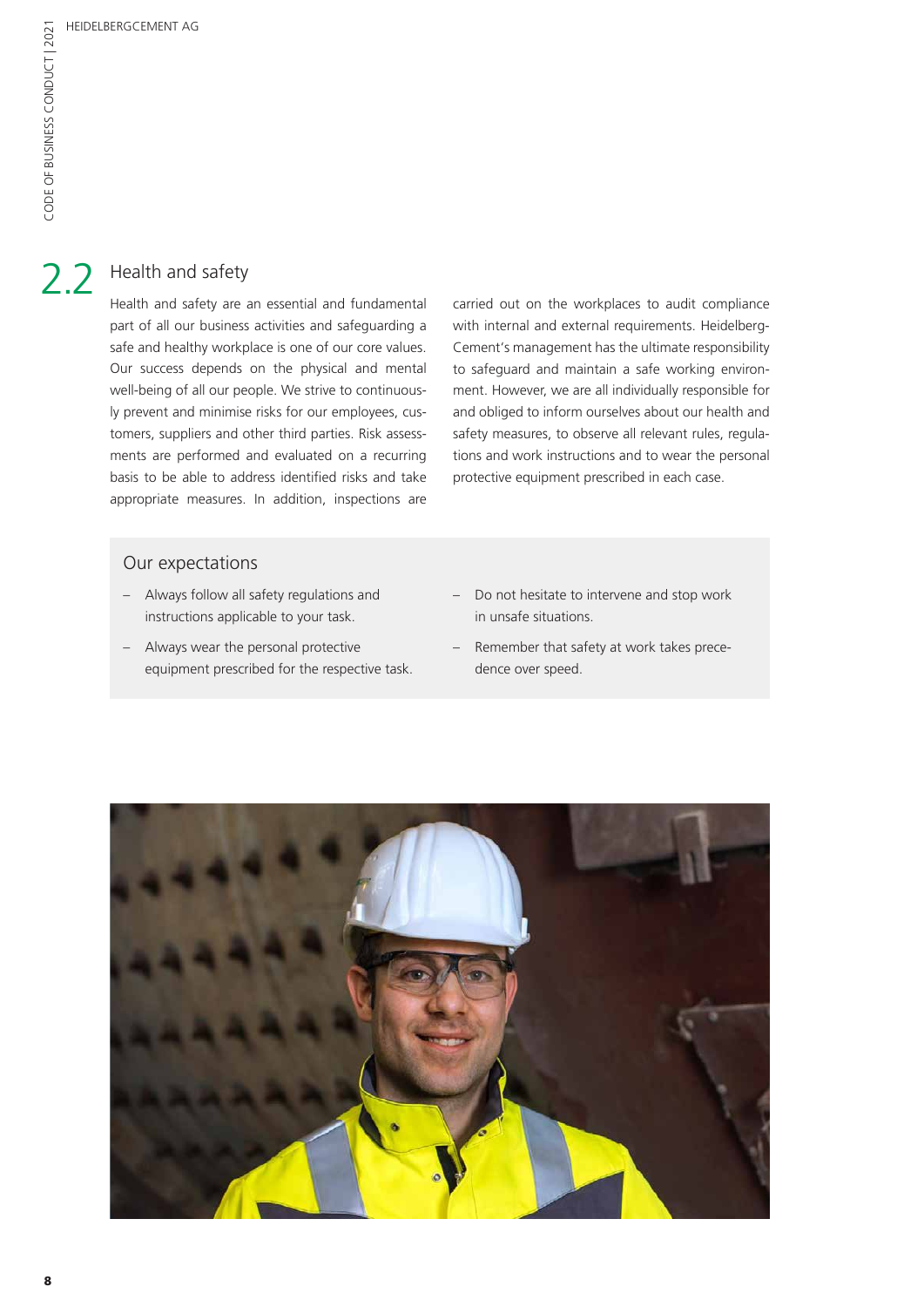2.3

#### Anticorruption

The use of company funds for any illegal or improper purpose is strictly prohibited. Never use bribery or corruption in conducting business. In addition, we must never offer, provide or accept - directly or indirectly -

money or other benefits to obtain, retain, draw or secure a business or personal advantage. This is the case even if the beneficiary of the benefits is not us but solely the company.

#### Our expectations

- Ensure fair and equal treatment of suppliers in tenders and do not allow any supplier to influence you unfairly, whether with money or other favours.
- Never offer personal advantages to a purchasing employee of a customer.
- Follow the rules when tendering for a customer and do not make any arrangements with other tenderers.
- Never try to influence elected officials, civil servants or other public officials by giving them donations, for example, to obtain an approval more quickly.

### Gifts, hospitality and benefits  $\overline{2}$

We are prohibited from directly or indirectly offering, providing, demanding or accepting gifts, hospitality and benefits or any other unjustified advantage of value in connection with our business activities. This does not apply to occasional gifts or invitations that are of low financial value (orientation: value of an appropriate business meal) and are in line with standard

business practice. However, even in this case, no laws or legal provisions may be violated and there can be no hint that a gift or invitation influenced a decision of a business partner or an authority. Donations for political or community purposes are only permitted if complete transparency is guaranteed and as permitted by applicable law and local company policy.

#### Our expectations

- Before you accept a gift, invitation or other benefit, first evaluate its value and whether it might look like someone is trying to influence you.
- Never accept money or gift cards as a gift.

If you invite a business partner, consider the value of the invitation and make sure there is always a business connection.

Gifts and invitations to business partners must never give the impression of trying to influence a decision, so you must be particularly careful during ongoing negotiations.

9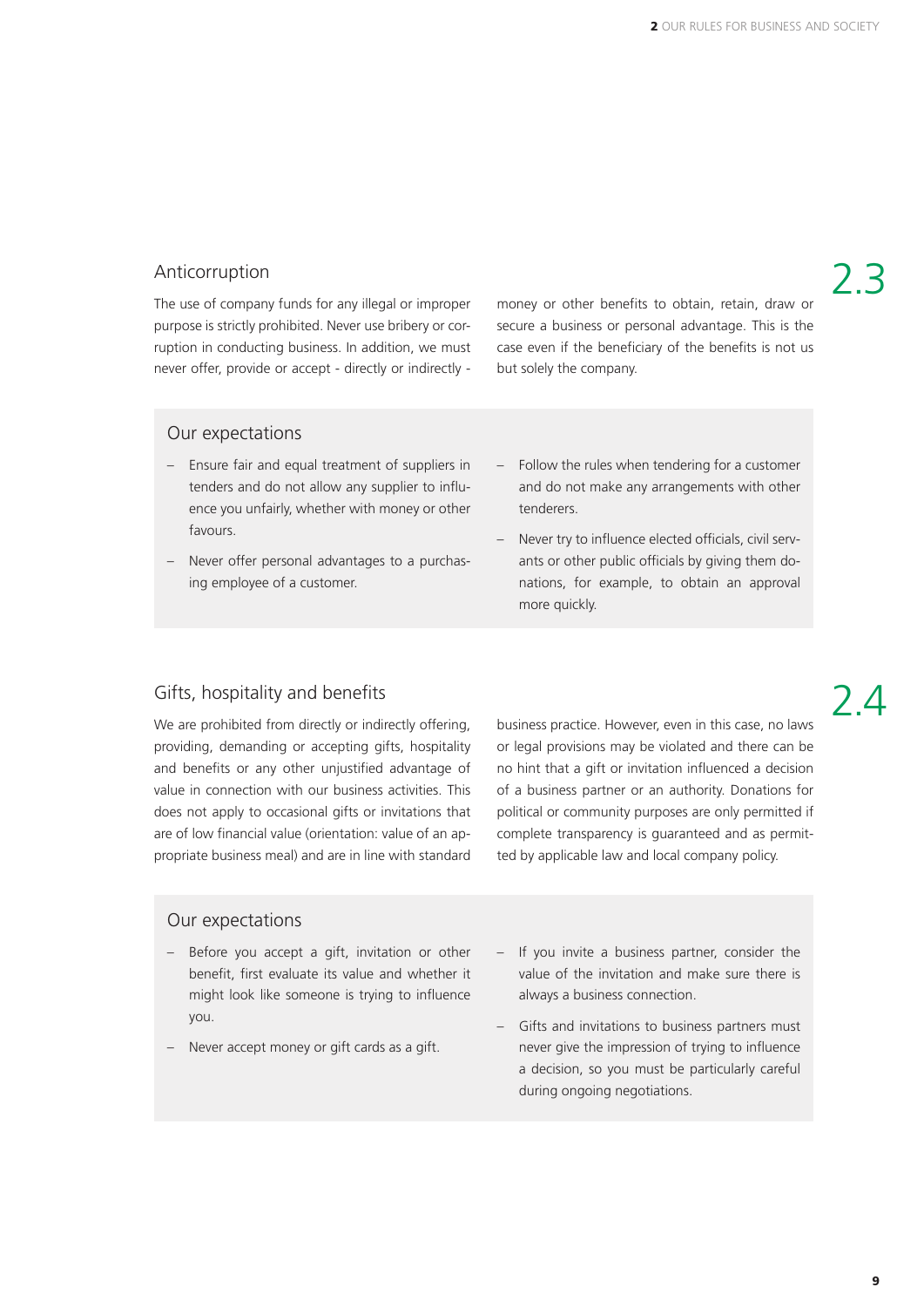

## 2.5 Conflicts of interest

A conflict of interest exists when the personal interests of an employee are incompatible with the business interests of HeidelbergCement. We are required to fully disclose situations where off-duty activities, personal or financial interests could potentially conflict with HeidelbergCement's interests. No employee may participate in HeidelbergCement's business activities if the employee could be influenced by personal matters or relationships that are, could be or could be interpreted as an impediment to objective decision making.

Where possible, employees must avoid personal interests that conflict with the employee's loyalty and responsibility to HeidelbergCement. However, if an actual or potential conflict of interest exists, the conflict must be disclosed to your manager. We must perform our duties solely on the basis of what is in the best interests of the Group, regardless of personal considerations or relationships. We are expected to adhere to both the letter and spirit of these principles. We shall inform our direct superior of any situation that could lead to a conflict of interest.

- Disclose any actual or potential conflict of interest to your supervisor immediately.
- Specifically disclose if you hold shares in a company that is a competitor, customer or supplier of HeidelbergCement. This is not valid if you hold shares of less than 0.5% in a listed company.
- If you discover at work that your private interests and those of HeidelbergCement conflict, stay out of decisions, inform your supervisor and remain neutral.
- Remember that a conflict of interest also exists if not yourself, but a close family member (including a spouse, child or other immediate family member) is affected.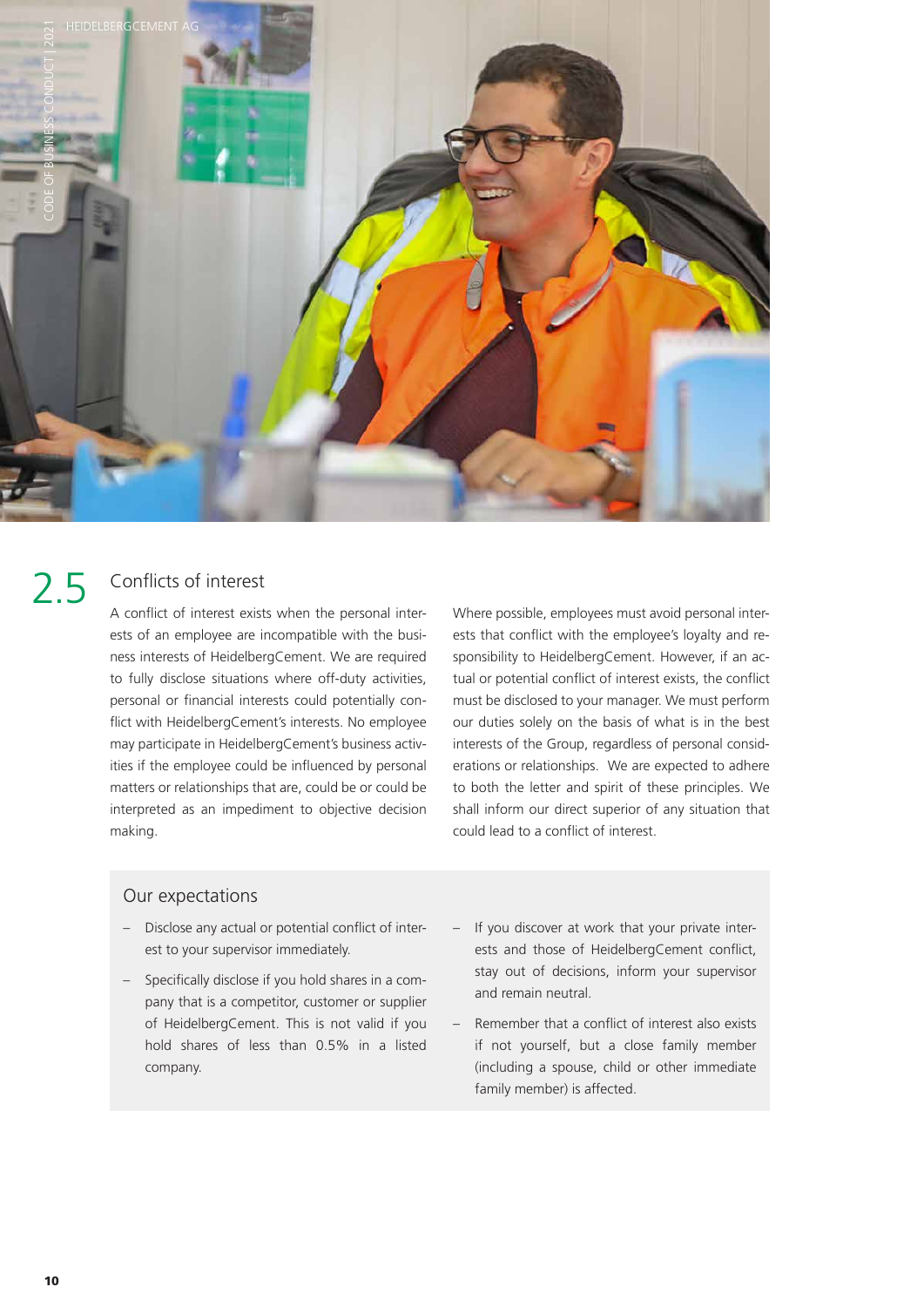## Sustainability and environmental protection  $\overline{2.6}$

Our responsibility for the environment is central to everything we do. HeidelbergCement complies with all applicable environmental laws, standards and other legal requirements. HeidelbergCement engages actively in sustainable, social and ecological development. This is not only valid for our own plants and activities but as well where we hold a majority in joint operations and in activities along our value chain. Sustainability is integrated part of our management approach e.g. for investment planning or remuneration of employees and managers. We are proactively handling all challenges to improve environmental protection, taking always a long-term perspective to prevent potential pollution and continuously improve our contribution to environmental protection. This includes our announced goal of significantly reducing our carbon dioxide emissions through new and further development of process technologies and sustainable products in order to achieve the long-term goal of  $CO_2$ -neutral concrete. We have as well set other longterm improvement objectives such as for water consumption or emission of air pollutants and seek to further reduce our impact on the environment.

The responsible dealing with natural resources in the context of raw material extraction is of specific importance to us. We ensure that all natural resources which we are entrusted to process are used responsibly, and that quarries and other extraction sites are returned either to nature, agriculture or other possible uses in a condition suitable for the planned new purpose.

#### Our expectations

- Ensure that all environmental laws and regulations and the requirements of environmental permits and licences are observed within your work area.
- Help to limit the environmental impact of our business activities to a level that is technically and economically possible – by saving emissions, energy and other resources as well as through waste avoidance and recycling.
- Ensure that systems, machines and equipment are operated and maintained and that production processes are set up in such a way that avoidable emissions or leakages do not occur.
- If you are responsible for the documentation and reporting of environmental data, ensure that it is correct, complete and compliant.

Always treat your colleagues with fairness and respect.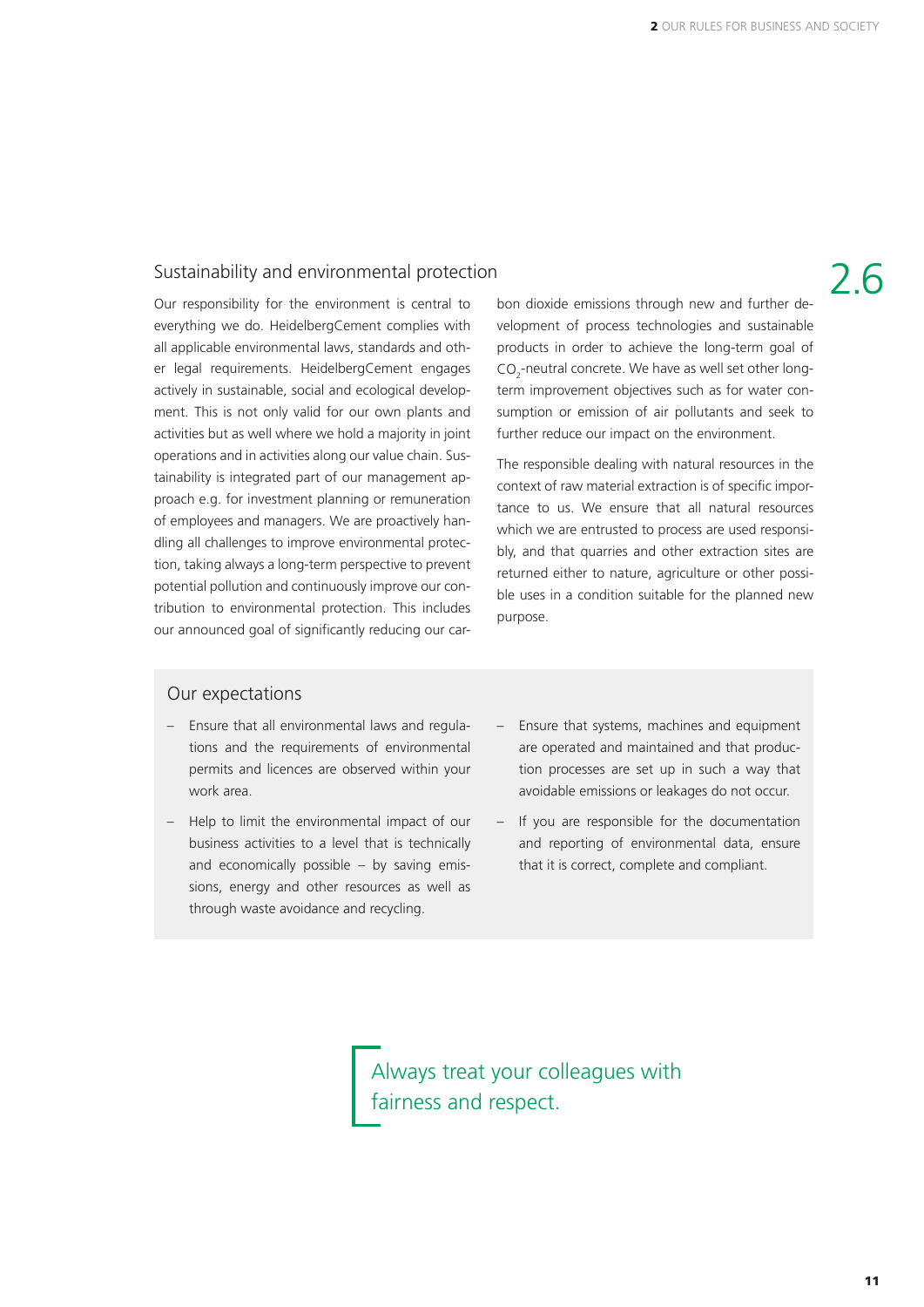

#### Human and employee rights

2.7

HeidelbergCement is committed to its responsibility to protect human rights. To this end, we follow the UN Guiding Principles on Business and Human Rights and the OECD Guidelines for Multinational Enterprises. This commitment also includes the eight core labour standards of the International Labour Organization. We ensure fair employment conditions and compliance with applicable labour and employment laws. HeidelbergCement takes a clear position against modern slavery, forced or compulsory labour, child labour and human trafficking in all our business activities. As part of our obligation as an employer, we support workplace equality and inclusion and we do not tolerate any form of (unlawful) discrimination, harassment or violence. We are committed to a sincere and fair dialogue with our employee representatives and their rights of freedom of association and collective bargaining. HeidelbergCement will constructively engage unions at locations where our employees choose to be represented, including in matters of occupational health and safety. Furthermore, we strive to prevent and mitigate negative impacts on human rights that have a connection with our business through our business relationships. In order to prevent and minimise the risks of adverse impacts on human rights in our surroundings, we also maintain a continuous dialogue with the local community, organisations and government agencies. Such efforts are primarily aimed at people who live in neighbouring areas of our business. This way we actively support the economical and social development of countries and regions where we operate.

- No one may be discriminated against based on any grounds such as race, colour, religion, creed, national origin or ancestry, ethnicity, sex (including pregnancy and sexual orientation), gender (including gender nonconformity and status as a transgender individual), marital status, age, physical or mental disability, citizenship, social class, political opinion, union membership, past, current or prospective service in uniformed services, genetic information or any other characteristic protected under applicable law.
- Report any suspicions of modern slavery, forced labour or child labour within HeidelbergCement or among our contractors – we do not tolerate this among our partners or our own workforce.
- Observe the applicable working time regulations.
- See trade unions and works councils as helpful and useful partners with whom we jointly ensure fair working conditions at HeidelbergCement.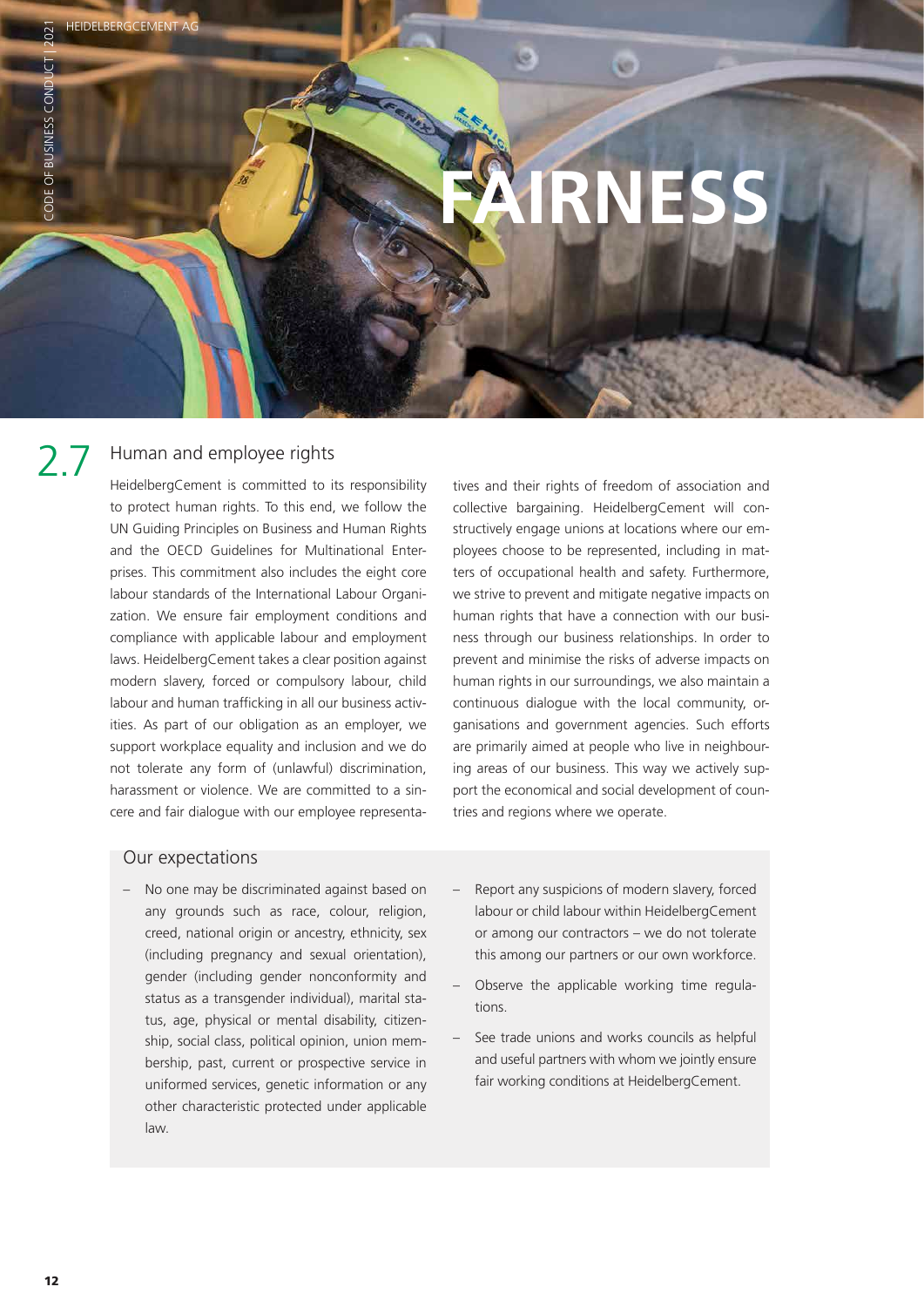# Employee relations<br>and a line with each other we follow our cerno contractive for whatever resears the human resource

In our dealings with each other, we follow our corporate guidelines, as well as social norms of behaviour and ethical principles beyond the legal framework. We try to resolve any disagreements through constructive dialogue with each other or with the involvement of a supervisor. Should this approach not be

appropriate for whatever reason, the human resources or compliance departments as well as the works councils are available as mediators. If necessary, complaints can also be submitted anonymously via our compliance reporting system.

#### Our expectations

- Always treat your colleagues with fairness and respect regardless of their hierarchical position in the company. Keep on all levels a trustful and open working atmosphere that encourages affected colleagues to communicate discrepancies without fear.
- In conversations and written messages, make sure that your choice of words remains appropriately objective, professional and does not offend or insult.
- In particular, avoid statements or jokes that could be perceived by others as discrimination or harassment.
- Make use of the mediation opportunities offered by HeidelbergCement if you feel that the behaviour of your colleagues towards you is wrong and you cannot resolve the situation directly.

#### Data protection and information security **Example 2** and  $\overline{2}$  Q

We adhere to high standards of data protection for our employees, customers, suppliers and other business partners. We respect the rights of individuals and the privacy of all persons from whom we receive personal data and process data about. We collect, use, disclose, retain and process personal information and other data with special care in accordance with all

applicable law including but not limited to the European General Data Protection Regulation and with company policies.

Data protection and data security go hand in hand. Technical and organisational measures are part of our concept of information security.

- Handle personal data confidentially and with particular care in accordance with data privacy laws and our internal guidelines.
- Only pass on personal data to those who are also authorised to view and process it.
- Collect, use and store personal data only to the extent that it is absolutely necessary for the defined purpose.
- Ensure that all digital and paper-based documents are protected against unauthorised access in accordance with current standards. Follow the regulations for secure handling of our IT systems.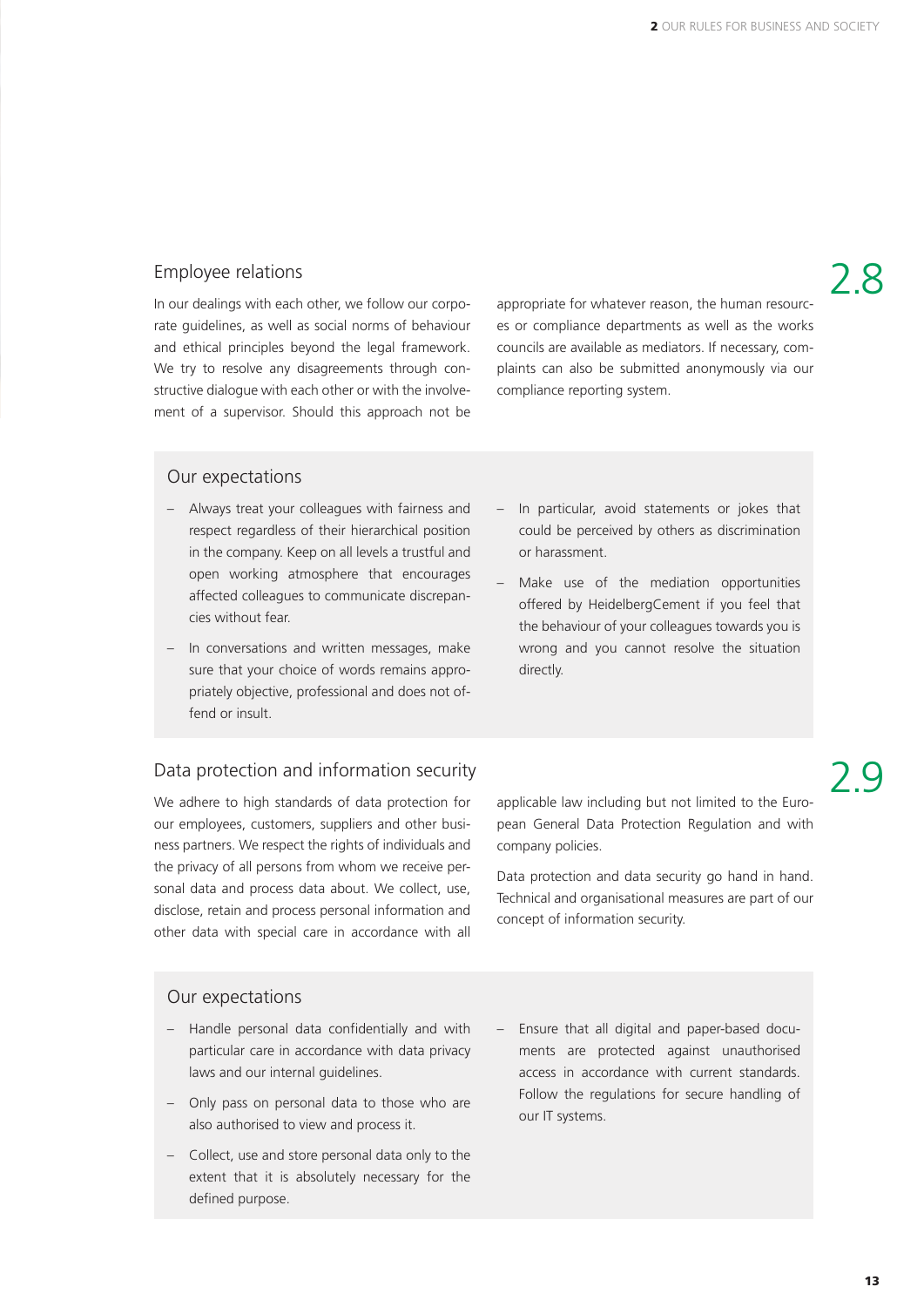

#### Product security and quality 2.10

Providing material to build our future is the purpose of HeidelbergCement. It is paramount that we ensure the quality of these building materials and that the production and use of our products is always safe for our employees, our customers and the wider society. We must always ensure that every product we deliver meets the specifications agreed with the customer and our own quality requirements. Should complaints nevertheless arise, we clarify the causes and find solutions working together with our business partners.

#### Our expectations

- Ensure that every product that leaves our sites or is delivered to a customer meets the required standards, the specification intended for delivery and our own safety and quality requirements.
- Make sure that contractual quality agreements with the customer will be fulfilled, even if a different quality would technically serve the same purpose on the construction site. Changes must always be approved by the customer.
- Point out to our customers the possibilities of consulting our experts so that our building materials do not cause danger for others or a loss of quality through incorrect use.
- Always take product complaints seriously and help to clarify the justification of such complaints so that we can react to them appropriately and in a solution-oriented manner.

Our products are always safe for employees, customers and society.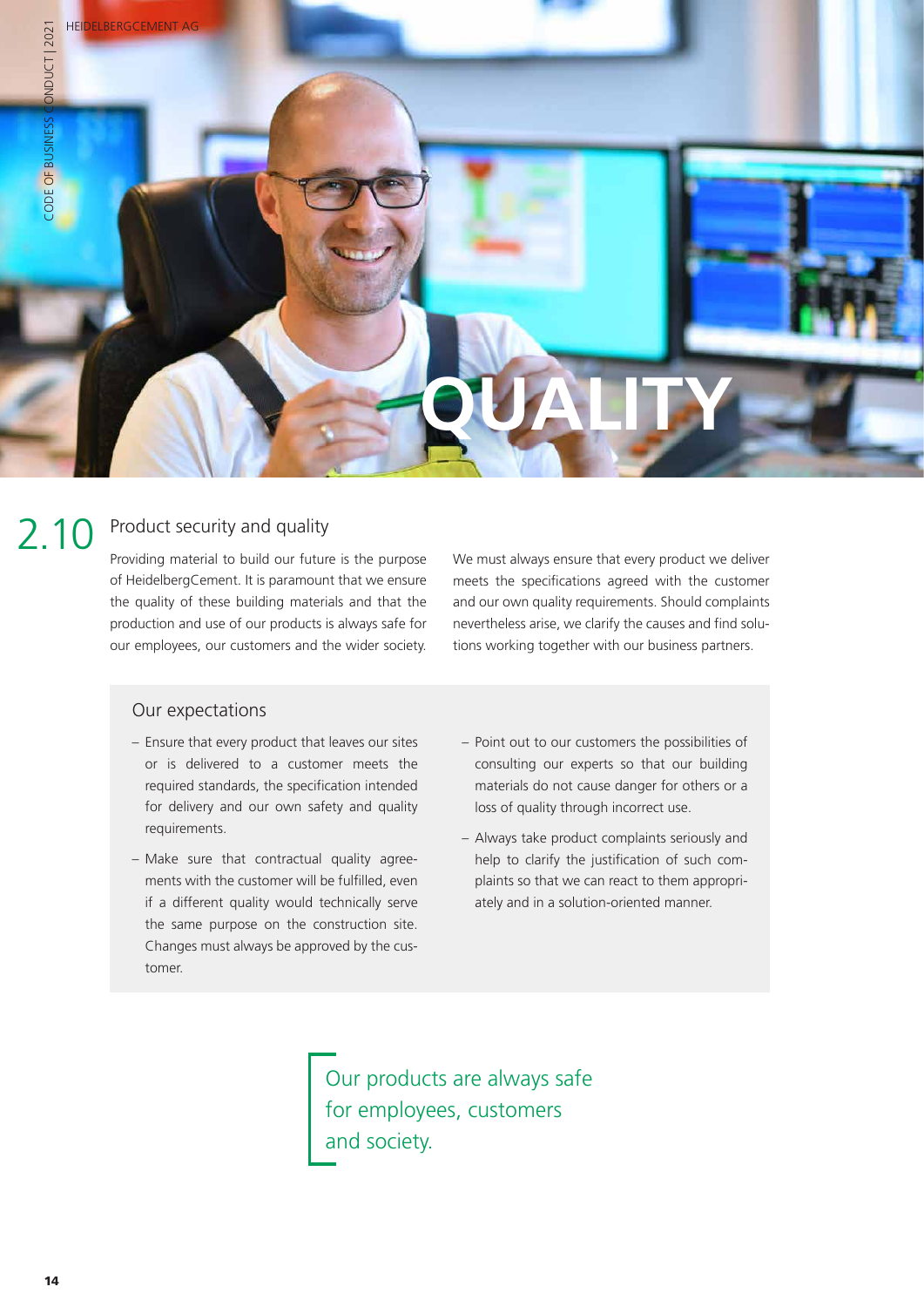2.11

#### Anti-Money Laundering and Trade Sanctions

Our business activity involves exchanging money and other items with a variety of different business partners in different countries with different laws. We need to know with whom we are actually doing business. This is the only way we can identify risks and prevent HeidelbergCement from being involved with

terrorists and other criminals. We must never breach trade sanctions and export controls and we must minimise the risk that business with us will be misused by third parties as a means to launder money. This includes taking special care when accepting cash for payment of invoices.

#### Our expectations

- Make sure that every new business partner whether customer or supplier – is evaluated to see if they are on a sanctions list or if they are owned or controlled by someone who is on a sanction list.
- If you are planning new business with partners in countries that are subject to sanctions, ask the compliance department for a risk assessment.
- Report to your manager any business transaction that seems strange or suspicious to you, for example, because the recipient bank account is in a different name from our supplier or because money is to be transferred to a country with no clear relevance to the business case in question.
- Avoid the use of cash in our business transactions. If a cash transaction is unavoidable, a single payment or a series of related payments must never be 10,000 EUR or more.

Avoid the use of cash in our business transactions.

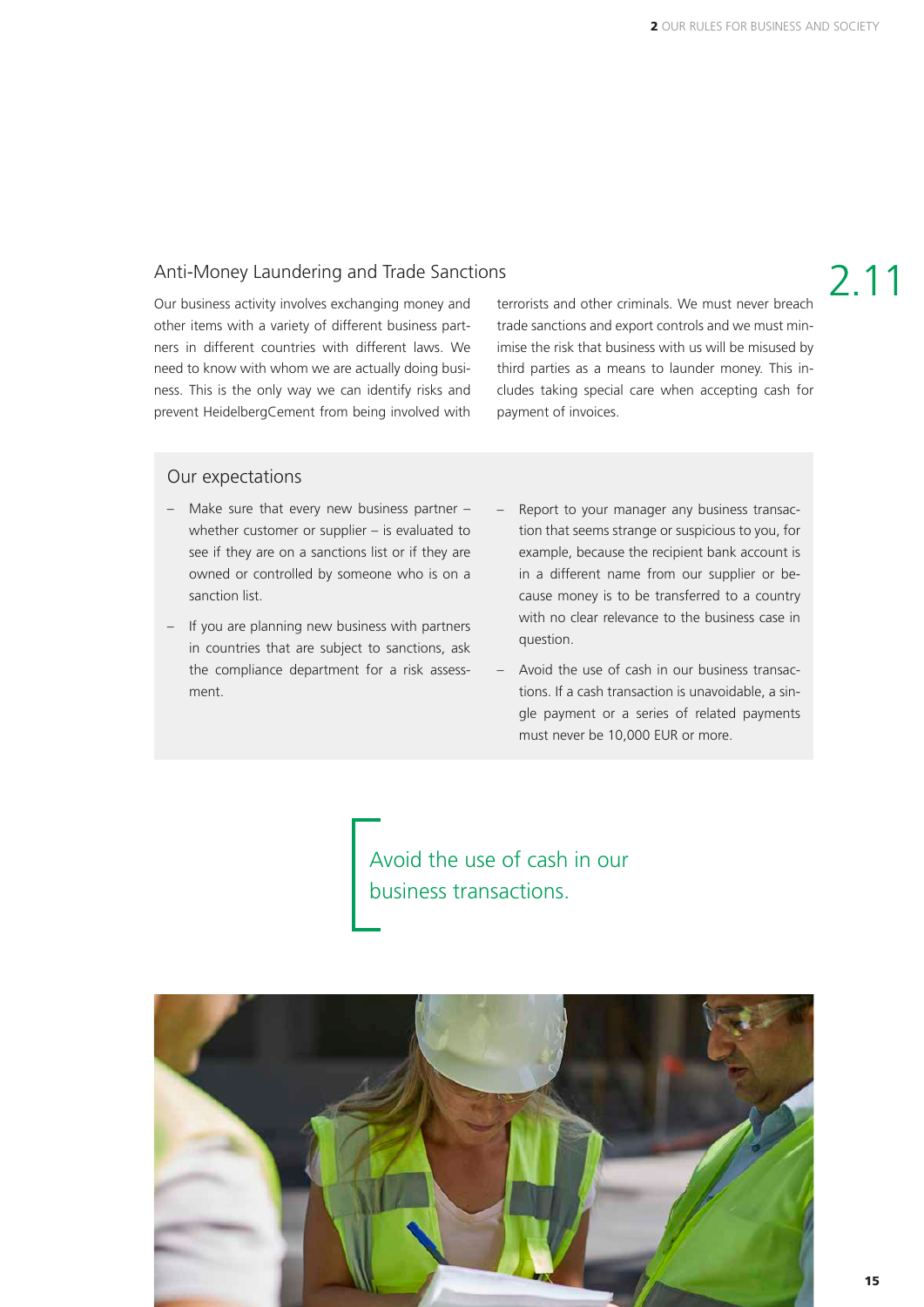#### Company property 2.12

We are responsible for the proper use, protection and management of all assets - whether tangible or intangible – owned or controlled by HeidelbergCement. In particular, we handle financial resources with care,

and we prevent and detect fraud. We do not damage or misuse company property, and we avoid unnecessary costs or claims related to company property.

#### Our expectations

- Treat company property with the same care as you treat your own property, such as machines, computers or company cars.
- Carefully separate the use of private and company property so that you cannot be accused of theft or embezzlement by mistake. Do not use company property for your own purposes.
- When setting up and executing payment transactions, follow our procedures carefully, in order to prevent fraud.
- Question colleagues who do not follow procedures such as dual control of payments to ensure that the company is not harmed.

Treat company property with the same care as you treat your own property.

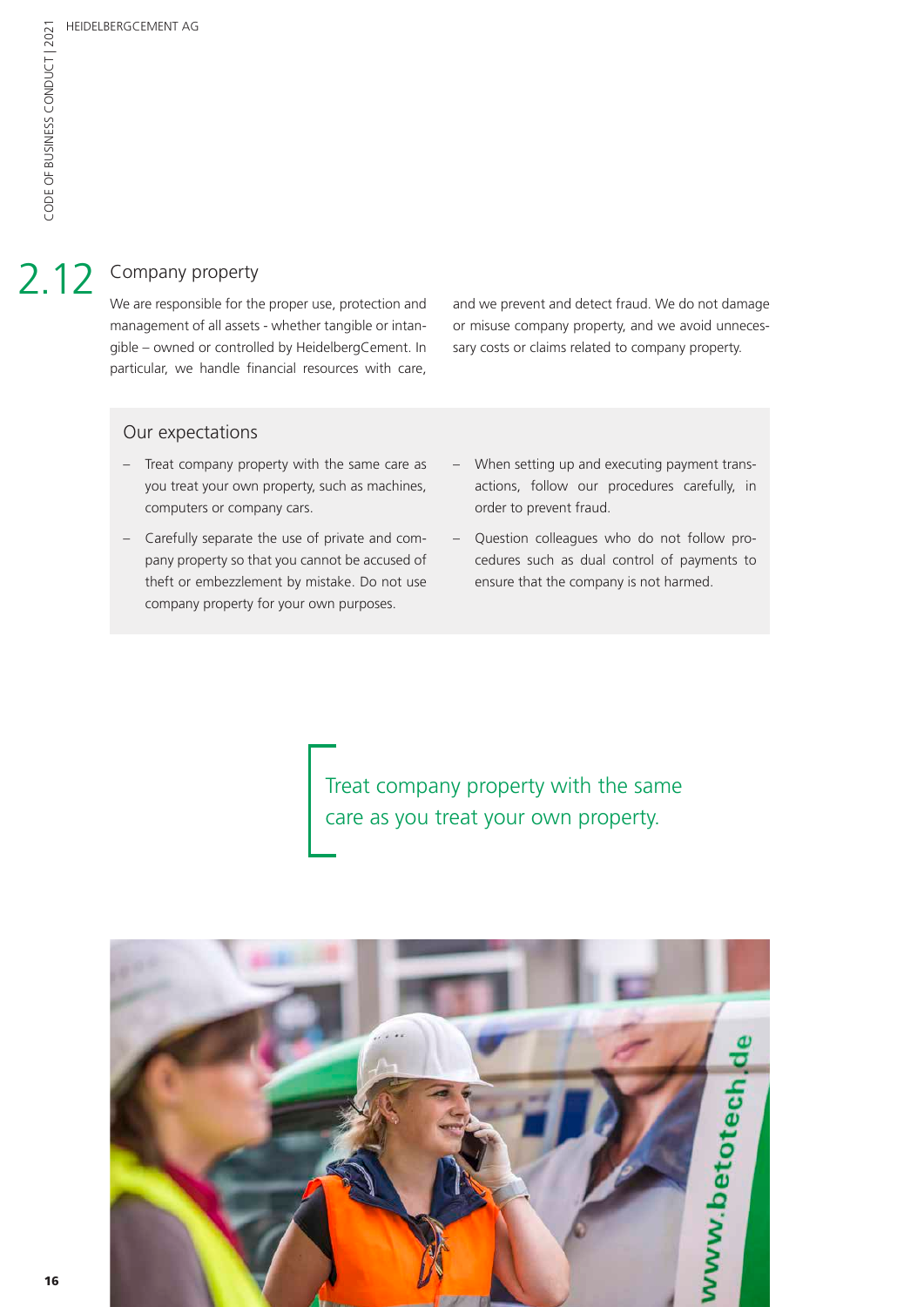# **DILIGENCE**

#### Business secrets

All documents and information regarding internal matters of HeidelbergCement, the disclosure of which could be harmful to the Group, are treated confidentially. We are not permitted to disclose them or make them accessible to third parties and we protect them from any kind of unauthorised use or disclosure, especially from access by third parties. Confidential information includes all strategic, financial, technical and business information that is not publicly known. This includes, but is not limited to, administrative procedures and processes, organisational issues, technical know-how, business and financial plans, cost overviews, product developments, information about employees, customers, suppliers, marketing strategies, sales information and prices. Administrative and

legal requests for company documents in which confidential information may be found will be reviewed and complied with, subject to any rights the company has to object. Check with your legal department if in doubt.

This obligation to confidence also applies to documents and information entrusted to us by third parties. We may only disclose confidential information if required by law or authorised for business purposes. In all such cases, we must inform our direct supervisor or the person responsible for the confidential information before disclosure. Third parties who receive such information in general sign a confidentiality agreement.

#### Our expectations

- Handle business secrets at least as carefully as physical valuables. Information often outweighs objects in value.
- Remember that sharing business secrets can be a criminal offense, and not only can it harm the company, but it can also get you into serious personal trouble.
- If you are conducting business conversations in a larger group or in public (e.g. on a mobile phone), make sure that you only talk about matters that are not critical to a potential audience.
- Also make sure that you do not reveal any internal company secrets during private conversations.

# 2.13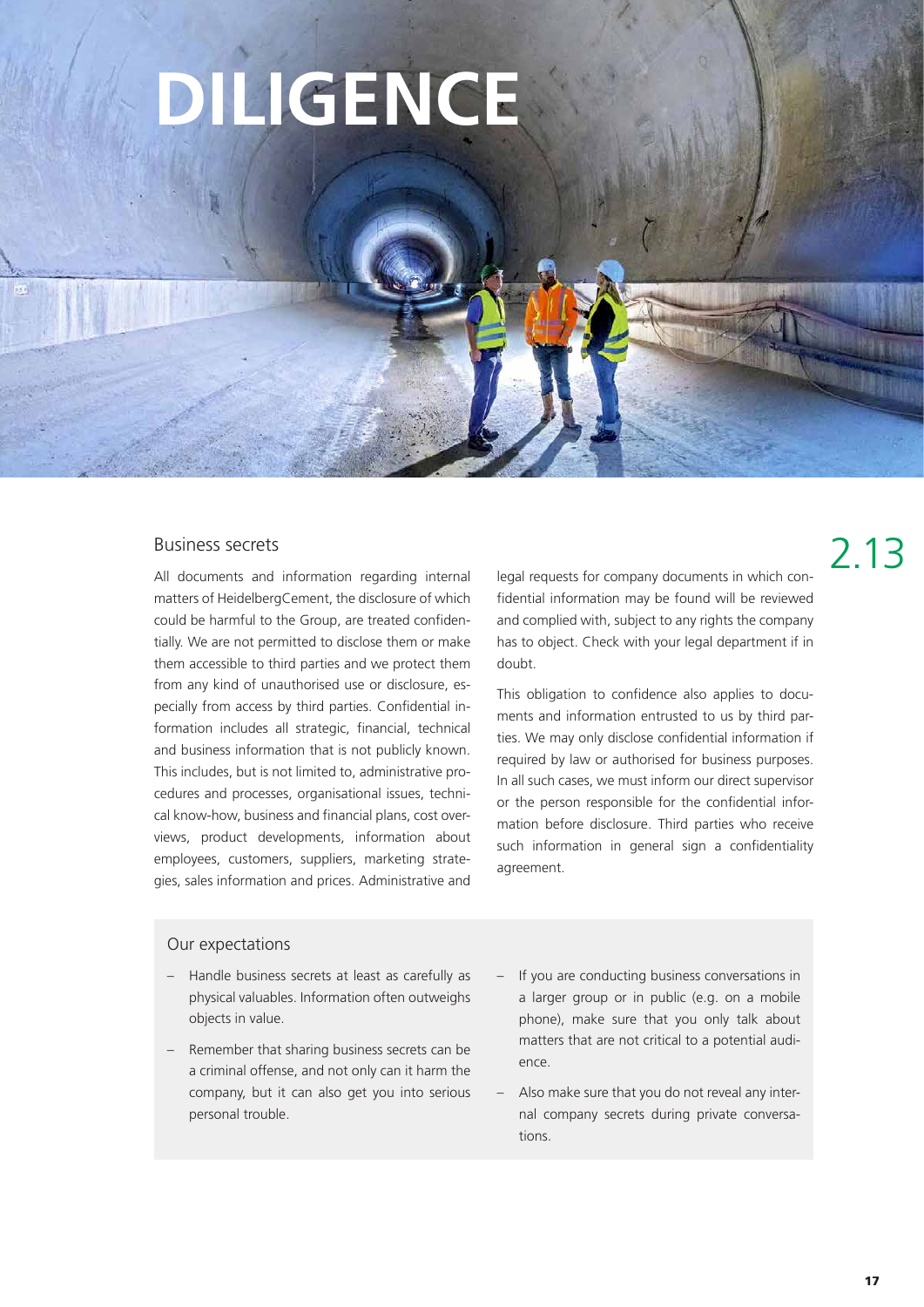## 2.14 Insider information

Insider information is non-public knowledge of data, projects, transactions or processes, the disclosure of which could influence the price of the Heidelberg Cement share or other financial instruments issued by HeidelbergCement (e.g. bonds) or derivatives on such financial instruments. All employees who have access to inside information must comply with the applicable legislation on insider trading and the insider trading guidelines of HeidelbergCement.

#### Our expectations

- Remember that you yourself, possibly even without being aware of it, may have insider knowledge and therefore bear special responsibility.
- If you have insider information, buying or selling our shares or bonds or any related financial instruments/derivatives is prohibited and is punishable by imprisonment or a fine. It is also punishable to attempt insider trading or to recommend or mislead third parties.
- Pay particular attention to what it could mean if you use insider knowledge to carry out securities transactions just before the publication of company results such as the annual financial statements or quarterly figures.
- If you have questions or doubts on this subject, contact the Group Legal department.

### 2.15 Accounting, reporting and taxes

All business transactions must be recorded correctly, appropriately and on time. We ensure the reliability, accuracy and completeness of our books, records and reports in accordance with established procedures, generally accepted accounting principles, relevant accounting systems, controls and reviews. We adhere to the applicable taxation and customs regulations including without limitation, laws on preventing tax evasion, they are elemental to us. The requirement for correct information also applies to travel and other expense accounts.

- Not only when you are responsible for bookkeeping, but for all business documentation, strictly adhere to our processes and guidelines and ensure the accuracy and completeness of all records.
- Always document transaction information in a timely and accurate manner; do not change or omit any information to deliberately alter the sense of the transaction.
- Fulfil the local duties for correct and timely declaration of taxes and custom duties.
- Refuse to record false information and report to your supervisor if you discover false records or are asked to create false records.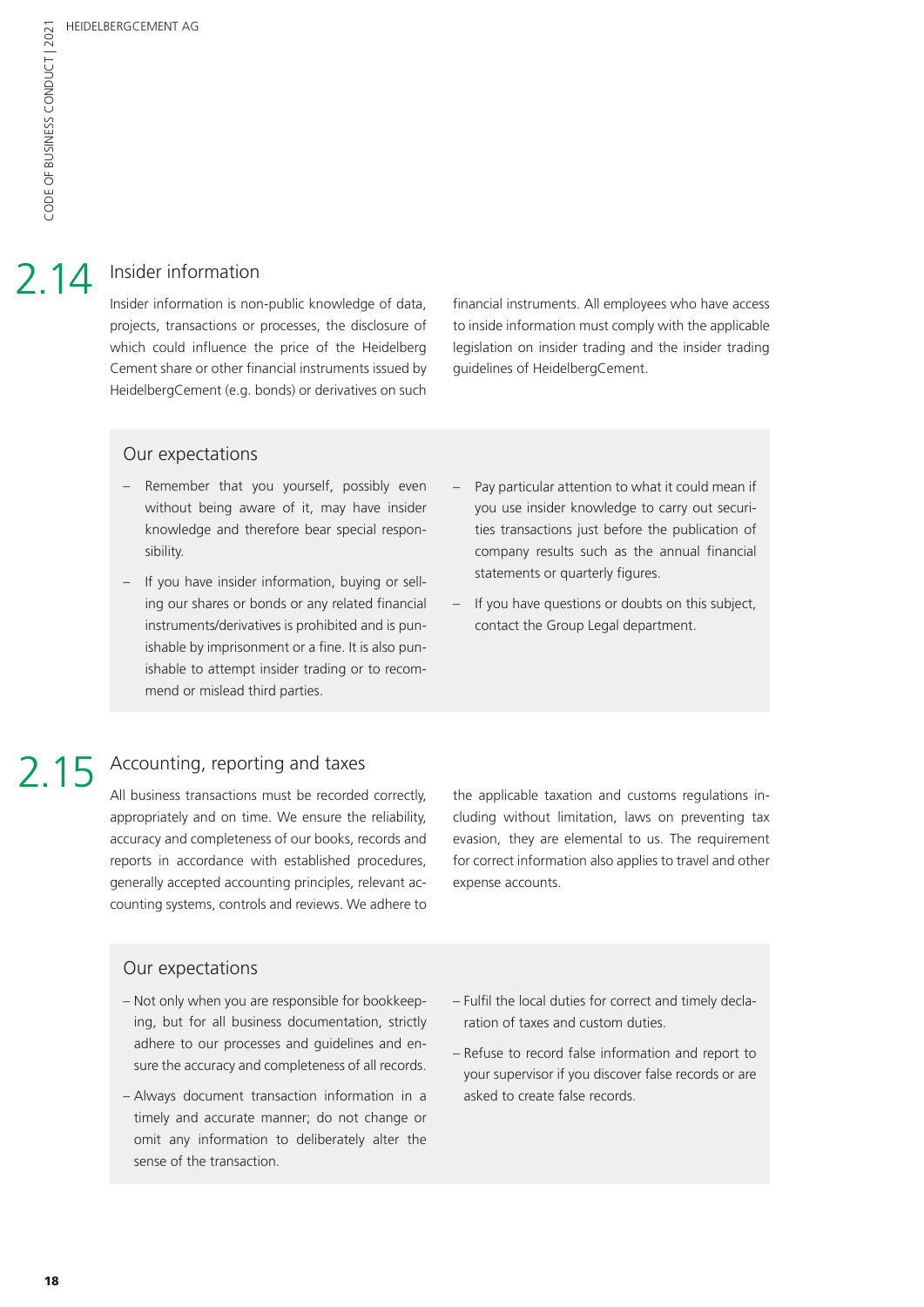## **3. Our responsibility**

#### We know the rules

Each of us is responsible for knowing the applicable laws, regulations and policies, including this Code of Business Conduct. All managers are responsible for ensuring effective communication and monitoring compliance. Our compliance officers organise training and communication and provide appropriate materials and documents for this purpose. In all business situations where the legal requirements or this Code of Business Conduct appear incomplete or unclear, we use sound judgment and common sense. In cases of doubt, we speak to our superiors or seek advice from the legal department or the compliance team.

# 3.1

3.2

#### We follow the rules

We do not only formally adhere to the words of this Code of Business Conduct, but we also internalise and live the spirit of its meaning and purpose. Violations of this Code of Business Conduct will not be tolerated. Failure to comply with this Code of Business Conduct may result in disciplinary action, including termination of employment. The company also reserves the right to take civil and criminal action against employees.

We expect each of us to report breaches of this Code in order to promptly remedy the violation or minimise negative consequences. In doing so, the company will ensure that a person who reports a compliance violation in good faith does not have to fear retaliation.

Each of us is responsible for knowing the applicable laws, regulations and policies.

#### We report violations

Let us know if something is wrong in the company! You can do this in different ways:

- **1. Talk to your supervisor or their supervisor** Or if this is not an option for you:
- **2. Contact the legal department or compliance team in your country.**  You can find the contacts on our intranet.

Or if you don't want that or want to remain completely anonymous:

#### **3. Use SpeakUp**

#### Internet:

www.speakupfeedback.eu/web/heidelbergcement/

You can also find the toll-free telephone number for your country there.

# 3.3